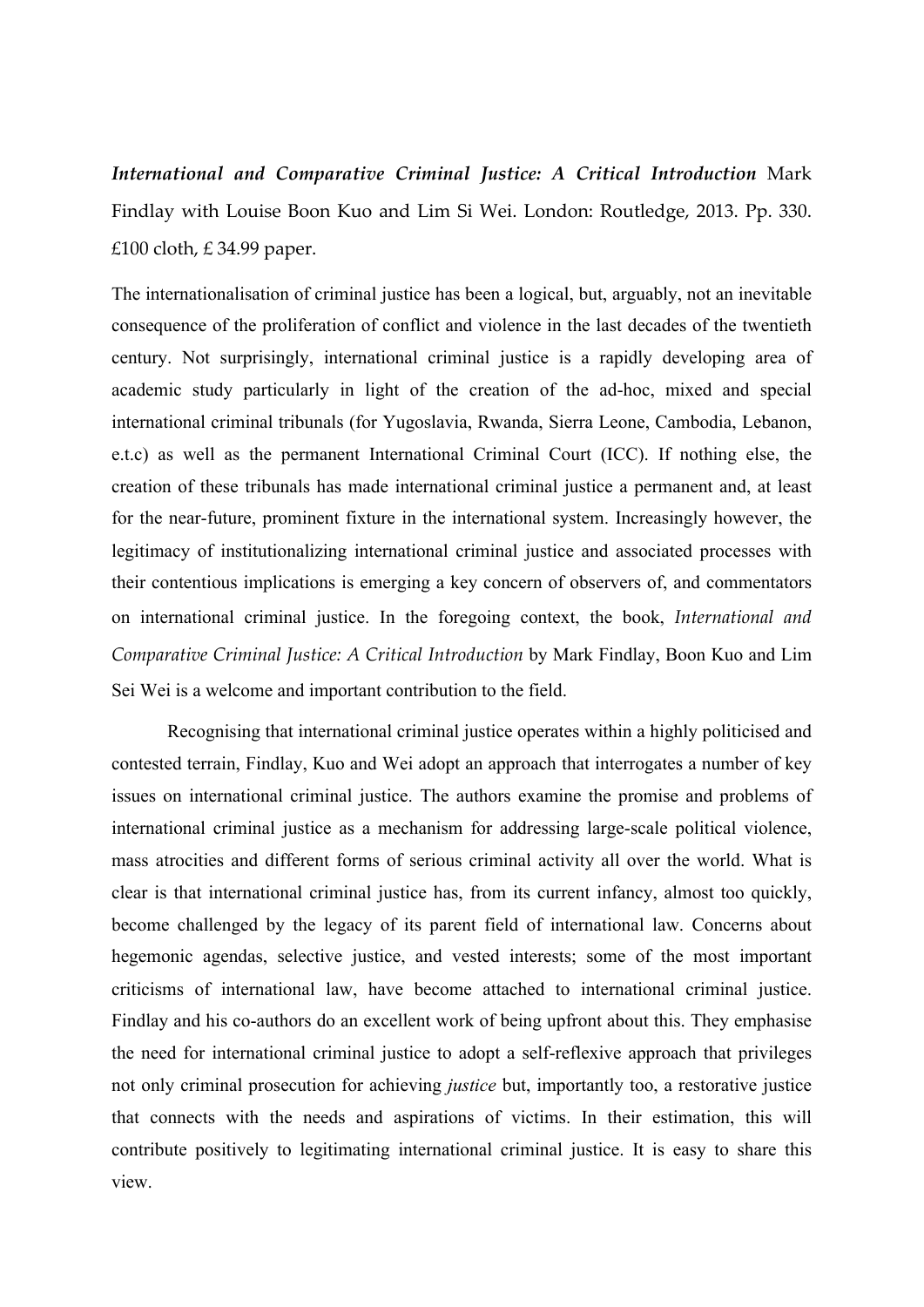However, as the authors acknowledge, the aspirations of victims for international justice (and domestic for that matter) are varied and complex. The challenge is how international justice can recognise victims' interests within its 'fabric' and deliver on restorative justice through processes and 'institutions designed for formal retributive purposes' (p.38). The practicality of this aspiration, which the authors could have explored in more detail, remains quite problematic. Nonetheless, they are right on the point that recognizing victims' interests is important to the legitimacy of international criminal justice.

Recent events on the international scene alert us to a challenging future for international criminal justice. There have been challenges to the legitimacy of the ICC's jurisdiction by members of the African Union including prominent ones who are State-Parties to the Rome Convention of the ICC. They complain that the ICC has focused essentially, indeed, exclusively on African 'situations' (and the role of its political leaders in them) to the disregard of deserving situations and political leaders elsewhere. There is also a significant operational challenge in securing adequate funding for the court. If unaddressed, the prevailing state of affairs detracts from the fight against impunity as well as securing justice for victims, ostensibly issues at the core of international justice.

Taking the foregoing into consideration, a distinct feature of this book is the emphasis on the need to situate international criminal justice in the larger context of global governance and international relations. Principally, the book takes at its point of departure, the need to connect international criminal justice with global governance. The authors usefully set out the institutional foundations of international criminal justice alongside the jurisprudence of international criminal law, globalisation of crime control and global governance together with the influence of these dynamics on transitional cultures. The book examines the historical development of international criminal justice institutions and traditions, 'international' restorative justice (the 'international' pre-qualifier will surely take some time to stick), the relationship between crime and war, international human rights, the 'War on Terror', alongside developments in global governance, communitarian justice and accountability. The authors address the 'dominant legal, procedural and institutional traditions' that have played a crucial role in the 'development of contemporary paradigms of international criminal justice' (p.9). These issues are germane to the discourse of the development and operation of international criminal justice and are commendably set out.

In presenting these issues, the authors move beyond a conventional mapping of the dimensions of international criminal justice to address the possibility of a transformed